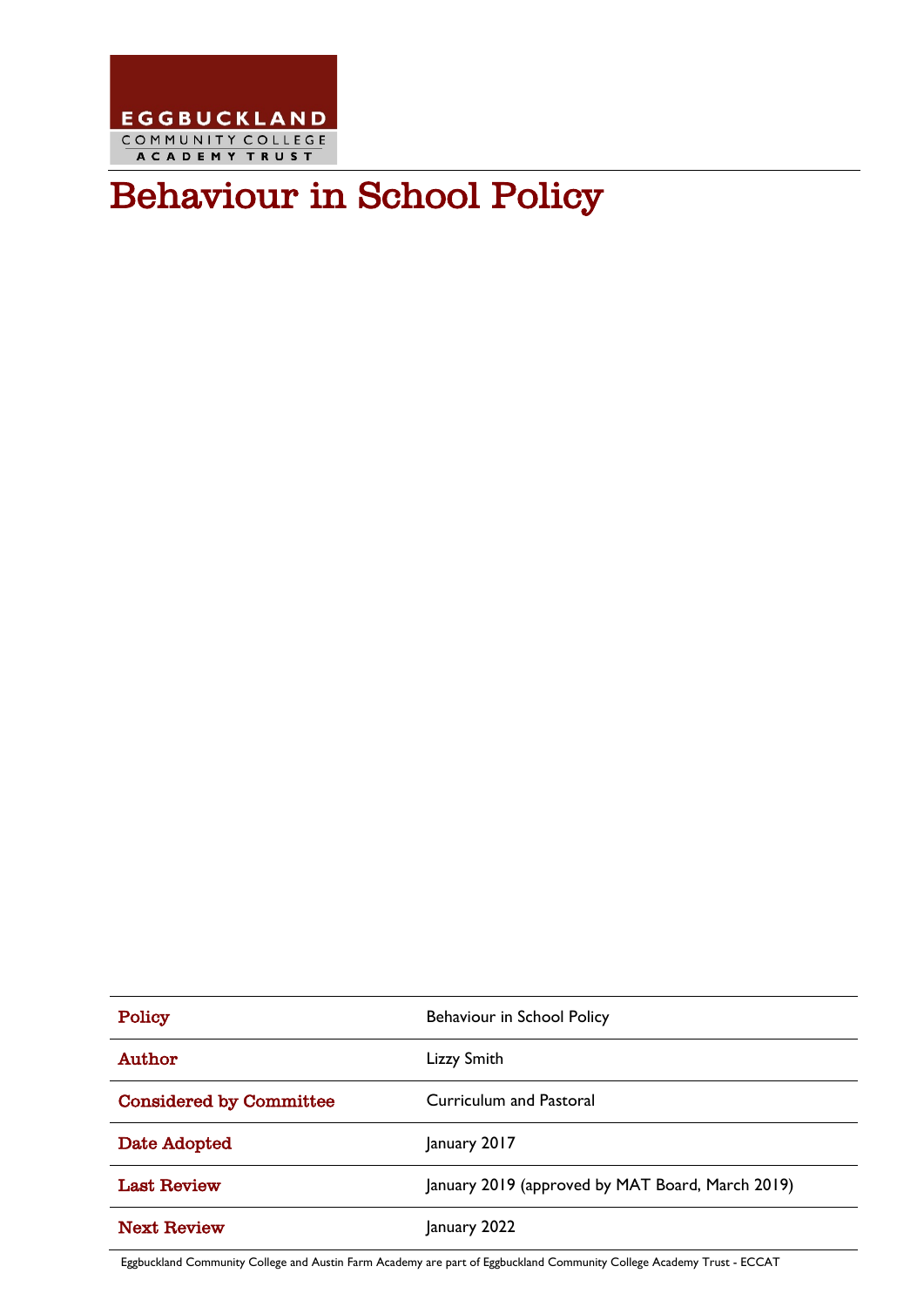## <span id="page-1-0"></span>Changes

January 2019 Reviewed and revised

## <span id="page-1-1"></span>Contents

|                 | Changes                                                               |                |
|-----------------|-----------------------------------------------------------------------|----------------|
|                 | Contents                                                              | $\mathbf{2}$   |
|                 | Behaviour in School Policy                                            |                |
| $\mathsf{I}$    | Purpose                                                               | 3              |
| $\mathbf{2}$    | <b>Behaviour Principles</b>                                           | 3              |
| 3               | Aims and Objectives                                                   | 3              |
| 4               | <b>Rights</b>                                                         | $\overline{4}$ |
| 5               | Conduct in Lessons                                                    | $\overline{4}$ |
| 6               | <b>Conduct in College Generally</b>                                   | 4              |
| 7               | Mobile Communication Devices (Phones/Tablets)                         | 5              |
| 8               | Smoking                                                               | 5              |
| 9               | Search and Confiscation                                               | 5              |
| 10              | Confiscation                                                          | 6              |
| $\mathbf{H}$    | Lines in the Sand                                                     | 6              |
| 12              | Behaviour in Corridors and Around the Site                            | 6              |
| $\overline{13}$ | The Journey to and from Home                                          | 7              |
| 4               | Students with Special Educational Needs and Disabilities              | 7              |
| 15              | Behaviour Management Binary Flowchart - Eggbuckland Community College | 8              |
| 16              | What Happens Next?                                                    | 8              |
| 17              | <b>Behaviour Stages</b>                                               | 9              |
| 18              | <b>Stages Procedure</b>                                               | 10             |
| 9               | Eggbuckland Community College Detention System                        | $\mathbf{H}$   |
| 20              | <b>Tutor time Procedures</b>                                          | $\mathbf{H}$   |
| 21              | Attendance                                                            | $\mathbf{H}$   |
| 22              | <b>Exclusions</b>                                                     | $\mathbf{H}$   |
| 23              | Behaviour Outside the College Gates                                   | 15             |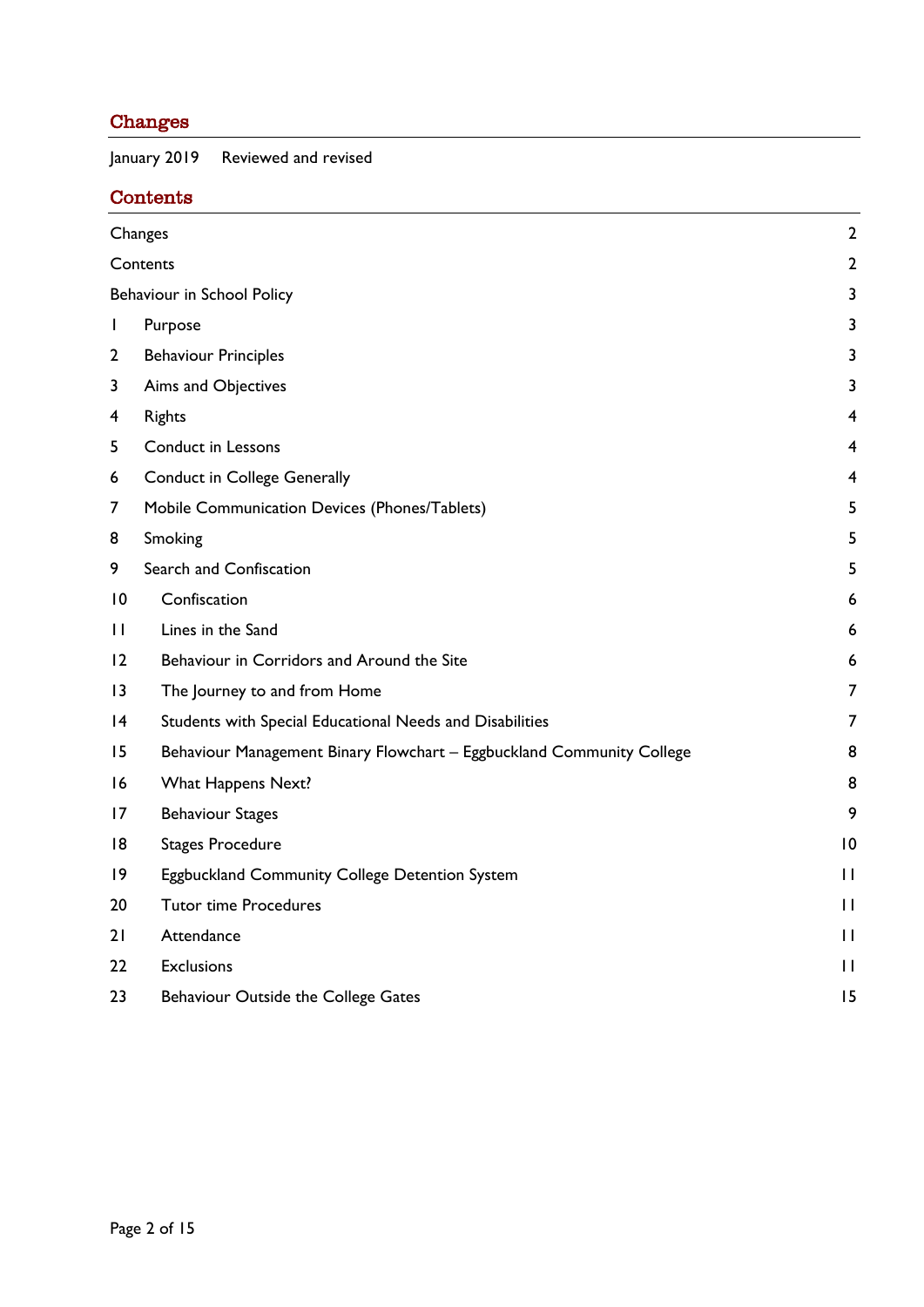## <span id="page-2-0"></span>Behaviour in School Policy

**This policy should be read in conjunction with other College policies for example;**

- Child Protection and Safeguarding
- Special Educational Needs and Disabilities
- Anti-Bullying policy

## <span id="page-2-1"></span>1 Purpose

- To ensure that all students, parents/carers, staff and trustees are aware of the high expectations of Eggbuckland Community College Academy Trust in terms of Behaviour for Learning
- To promote good behaviour through good conduct, self-discipline and respect
- To create a safe learning environment that is free from bullying and in which all students are empowered to keep themselves safe
- To enable all students the right to experience learning in disruption free classrooms
- To encourage enthusiasm for all aspects of learning, creativity and academic success
- To embrace difference, encourage tolerance and challenge prejudice
- To prepare students to become responsible adults

#### <span id="page-2-2"></span>2 Behaviour Principles

Eggbuckland Community College believes that high standards of behaviour lie at the heart of a successful school that enables:

- All its students to make the best possible progress in all aspects of their College life and work
- All staff to be able to teach and promote good learning without undue interruption or harassment

All students and staff have the right to feel safe at all times in College. There should be mutual respect between staff and students and between each other.

All visitors to the College should feel safe and free from the effects of poor behaviour at all times and in all parts of the College.

Eggbuckland Community College promotes an inclusive College. All members of the College community should be free from discrimination of any sort. We have a clear and comprehensive age-appropriate Anti-Bullying Policy and strategy that is known and understood by all, consistently applied, monitored and where appropriate, incidents recorded.

The College's legal duties under the Equality Act 2010 in respect of safeguarding, students with Special Educational Needs and all vulnerable students are detailed in the Child Protection and Safeguarding Policy and made known to all staff. Measures to protect children from bullying and discrimination as a result of gender, race, ability, sexual orientation or background are also detailed in the Anti-Bullying policy and are regularly monitored for their effective implementation.

Parents/ carers are encouraged and helped to support their children's education, just as the students are helped to understand their responsibilities during their time at the College, in the local community and in preparation for their life when they leave the College.

## <span id="page-2-3"></span>3 Aims and Objectives

This policy sets the boundaries for the detailed operating procedures for a system that: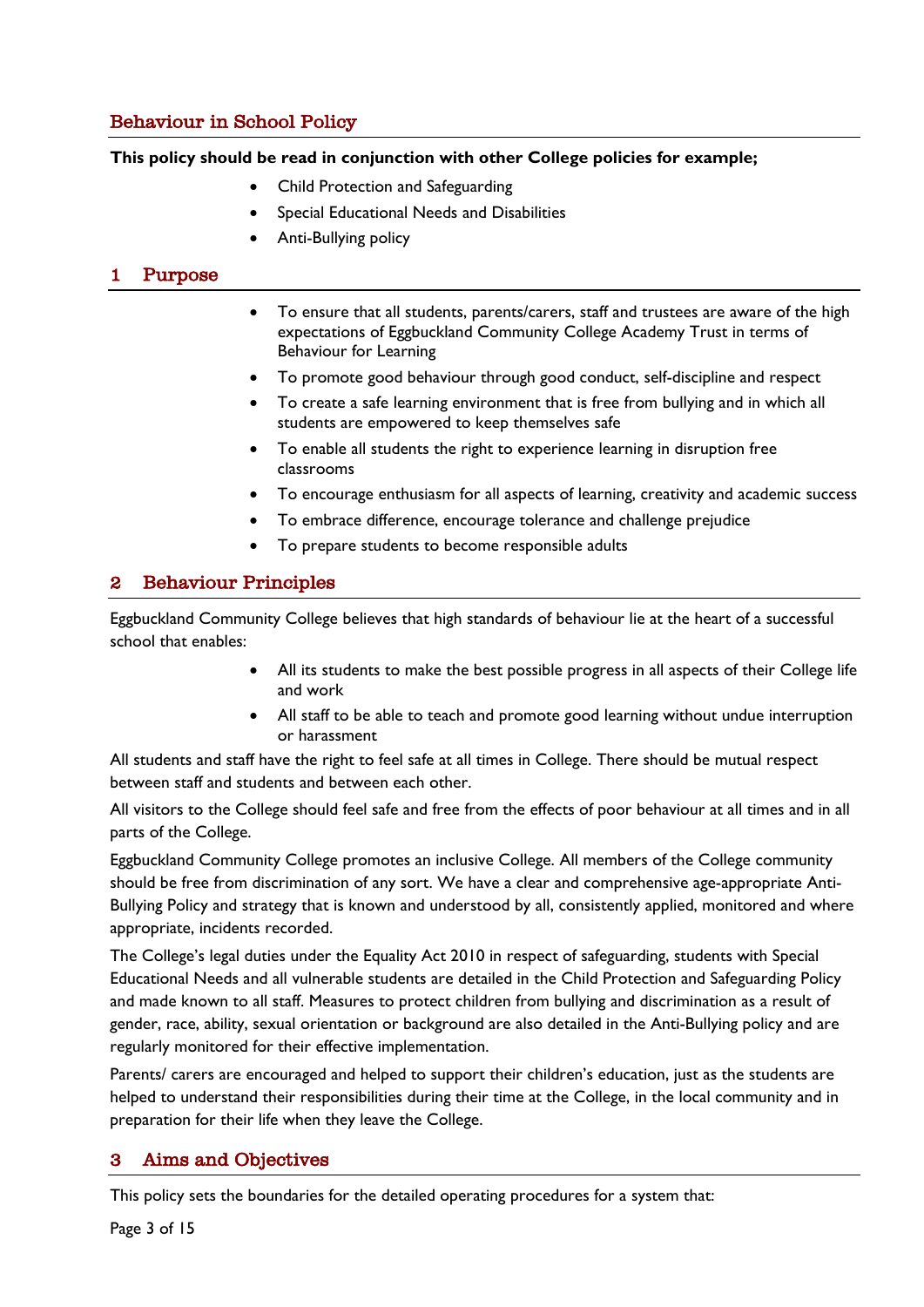- Rewards and reinforces the right behaviours
- Delivers consistent consequences for the wrong behaviour
- Outlines a system where the roles and responsibilities are clear and staff take responsibility for students' learning
- Seeks to ensure that all students are treated equally and fairly in the implementation of rewards and sanctions
- Enables staff to teach effectively by removing disturbances to learning and promoting respect and positive attitudes to learning
- Supports and promotes wider College policies such as the Anti-Bullying policy, E-Safety policy, the Equalities Policy and Special Educational Needs and Disabilities Policy

## <span id="page-3-0"></span>**Rights**

**No student has the right to disrupt the learning of others. Teachers will have disruption free classrooms in which they can teach and students will have disruption free classrooms in which they can learn.**

On a lesson by lesson basis, students will have one simple choice, to either be in lessons working hard and progressing with their learning or to be isolated from their peers for a minimum of 2 hours so that the learning of others is not disrupted.

#### <span id="page-3-1"></span>5 Conduct in Lessons

- Line up quietly outside the classroom or learning space prior to the start of the lesson
- Enter the classroom or learning space in a quiet and orderly manner, and prepare for the lesson by taking out any equipment required
- Partake fully in the Low Stakes test activity as directed by the classroom teacher
- Listen in silence whilst the member of staff leading the lesson speaks or explains a task
- Raise their hand to ask a question without calling out unless directed otherwise
- Work exceptionally hard without disrupting any other student learning

If a student fails to meet any of these simple expectations they will be given a clear formal warning about their behaviour and a teacher action (such as time to think about their behaviour outside of the classroom or a teacher instruction to move seats) the member of staff leading the lesson will also make sure the student's name is recorded.

The second time during a lesson that a student fails to meet these expectations they will be sent to 'The Compass' for the remainder of that lesson, at least the following lesson, and until they have shown that they can work without disrupting others around them. In The Compass they will be provided with learning materials that where possible are linked to timetabled subjects. Failure or refusal to go to The Compass is likely to result in a one day fixed term exclusion with their time in The Compass completed upon their readmittance to the College.

If a student is sent to The Compass, then the member of staff who sent the student (or a member of The Compass team) will meet with the student for a 'Restorative Conversation' where they will be made aware of what they did wrong, why it disrupted learning and what needs to be done differently next lesson. This may happen at the end of the College day so students may need to remain in The Compass until the later time of 3.20pm (Unless bus-time is earlier).

## <span id="page-3-2"></span>6 Conduct in College Generally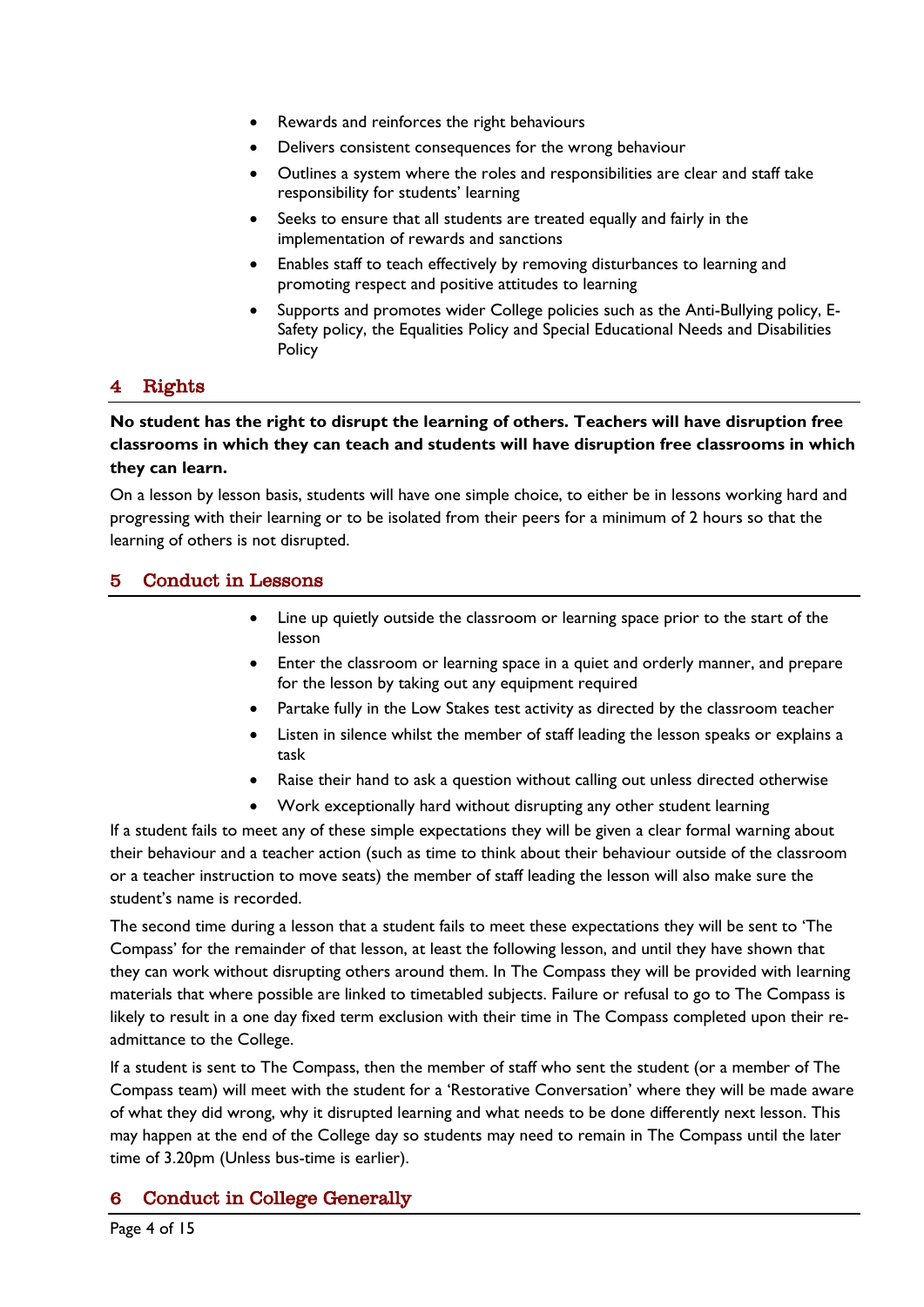All students are expected to take responsibility for their actions and their choices at all times. For a serious breach of our code of conduct a student will usually be fixed term excluded if they:

- Swear at a member of staff (even under their breath)
- Show open defiance of a reasonable request made by a member of staff
- Physically attack another student or a member of staff

## <span id="page-4-0"></span>7 Mobile Communication Devices (Phones/Tablets)

These devices are not banned from College as we recognise that they may be needed for the journey to and from College each day, and we take the approach of promoting responsible use of mobile communication devices in preparation for the workplace.

- Mobile phones and tablets are permitted to be used sensibly during social time at the College
- On arrival to a lesson all phones and devices (including headphones) will need to be switched off and placed out of sight together with any headphones
- If a phone/tablet/headphone is seen during lesson time (unless clear instruction from a teacher is given), it will be confiscated and will remain with the teacher until the end of that lesson, at which time it will be returned to the student
- If a student refuses to hand their phone/tablet/headphone over, they will be sent to The Compass for the remainder of that lesson and their phone will be placed in the College safe until they leave the building
- Refusal to go to The Compass could result in a one day fixed term exclusion with their period of isolation in The Compass completed upon their re-admittance to the College

## <span id="page-4-1"></span>8 Smoking

No student will smoke on Eggbuckland Community College grounds or when dressed in the uniform of our College. If a student smokes or chooses to associate with smokers the consequences will be as outlined below:

- Smoking/associating with smokers may lead to a one day internal isolation, with a recommendation for a school nurse referral for guidance to how to cease smoking.
- Refusal to hand over smoking (or vaping) paraphernalia when asked by senior College staff will lead to a one day fixed term exclusion
- All tobacco and related paraphernalia will be destroyed [Note: 'Smoking' is defined to include any tobacco based products and also e-cigarettes and vaping products]

## <span id="page-4-2"></span>9 Search and Confiscation

Members of the Leadership Team and The Compass staff can search a pupil for any item, if the student agrees.

Only the Principal and authorised staff are able to utilise the statutory power to search students or their possessions (including mobile devices), **without** consent, where they have reasonable grounds for suspecting that they may have a prohibited item.

A search where possible, will be undertaken by a member of staff who is the same gender as the student being searched; there must also be a witness (also a staff member) and again where possible, they should be the same gender as the student being searched, where possible it will also take place under CCTV.

There is a limited exception to this rule. An authorised member of staff can carry out a search of a student of the opposite sex and without a witness present, only when it is believed that there is a risk that serious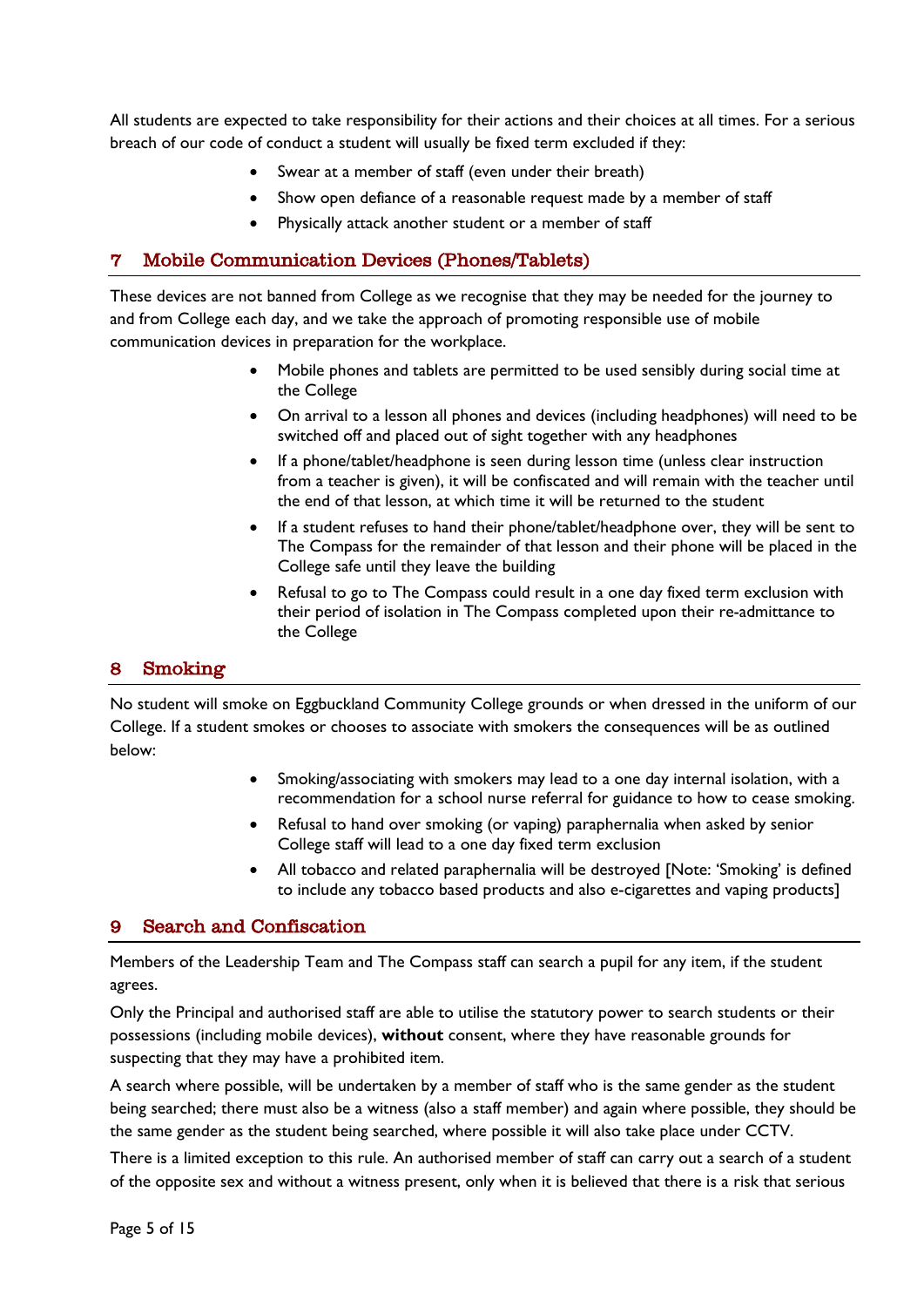harm will be caused to a person if the search is not conducted immediately and where it is not reasonably practical to summon another member of staff.

Searches without consent are only carried out on the school premises or, if elsewhere, where the member of staff has lawful control or charge of the pupil, for example on school trips in England or in training settings. The powers to search for prohibited items in the Education Action 1996 are compatible with Article 8 of the European Convention on Human Rights.

If a student fails to comply with the search and confiscation protocol, we will seek the advice and support of the police to carry out the search if it is deemed necessary by the Principal.

Prohibited items include:

- Knives or weapons
- Alcohol, illegal drugs or other chemical substances that produce similar effects to alcohol or drugs
- Stolen items
- Tobacco, cigarettes and other smoking paraphernalia including vaping paraphernalia
- **Fireworks**
- Pornographic images/literature
- Discriminatory images/literature
- Images/literature appertaining to radicalisation or extremism
- Any article that the member of staff reasonably suspects has been, or is likely to be, used to commit an offence or cause personal injury to, or damage to the property of any person (including the student)

#### <span id="page-5-0"></span>10 Confiscation

Any prohibited item found as a result of a search will be confiscated. Items confiscated will be handled according to the DfE guidance, and will either be destroyed or handed over to the police.

#### <span id="page-5-1"></span>11 Lines in the Sand

There are some lines that we will not tolerate any students crossing. If they do, it is highly likely that they will be permanently excluded from our College. An indicative but non exhaustive list would include:

- Bringing recreational drugs into College
- A weapon of any sort including pen knives and BB guns
- Persistent bullying
- Persistent disruption of lessons
- A physical assault of a member of staff
- Verbal and/or aggressive intimidation of staff
- An unprovoked or violent attack on another student
- Wilful damage to College property

## <span id="page-5-2"></span>12 Behaviour in Corridors and Around the Site

During transitions between lessons (going from one lesson to another) students will act appropriately, that means no running through or loitering in corridors. To avoid congestion, we encourage students to keep to the left.

It is essential that all students are aware of the time and the need to arrive promptly to every lesson to avoid any consequence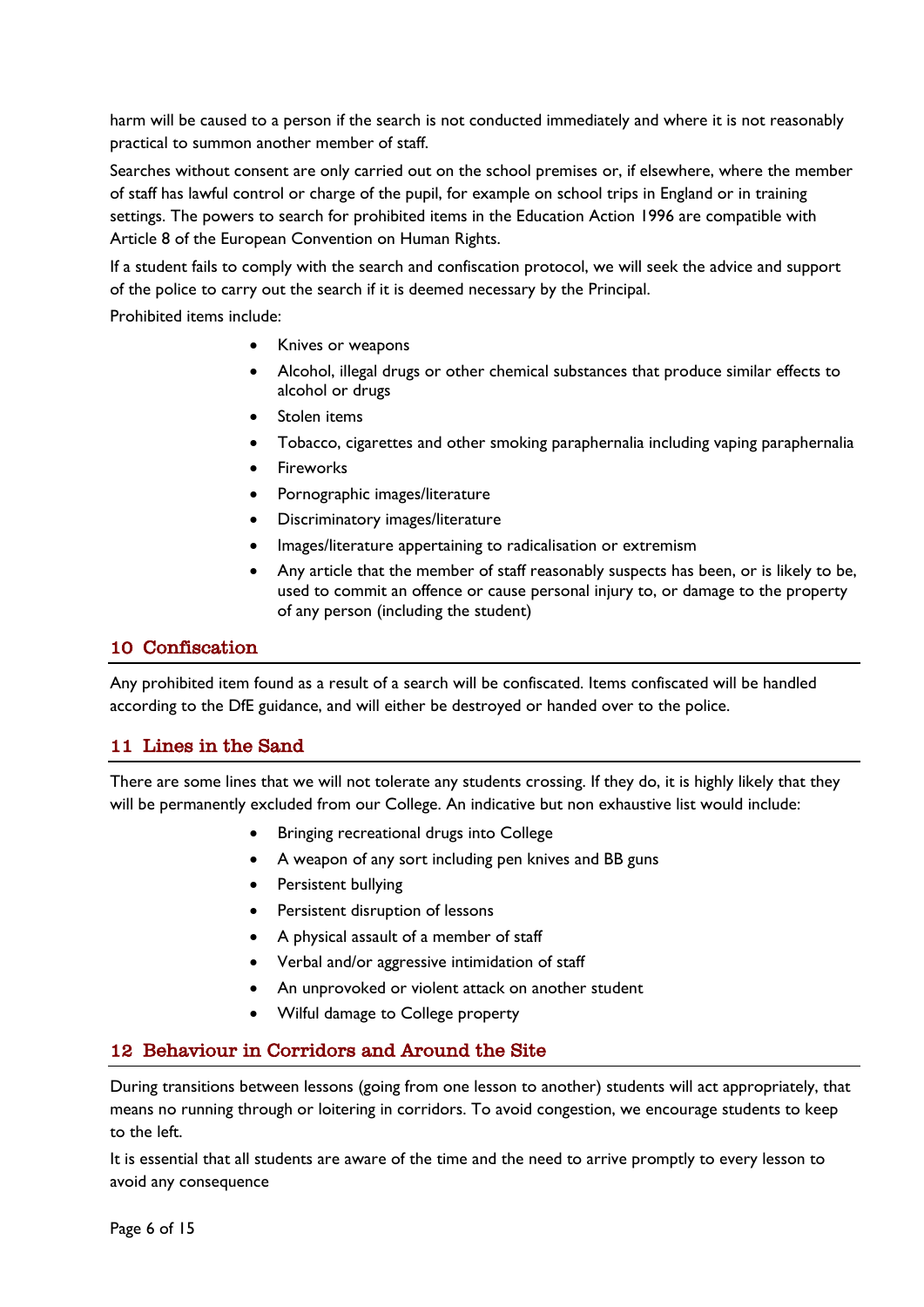During social times students are expected to do the following:

- To sit/stand with their friends before College, break, lunch and after school in the designated duty areas of the school. (Not to be in areas which are out of bounds)
- Food purchased from the canteen in crockery and/or with cutlery is to be eaten in the designated areas only i.e. the Dining hall or Boardwalk
- To take part in any of the designated activities which are available during social time, such as curriculum or sporting based clubs

### <span id="page-6-0"></span>13 The Journey to and from Home

Students are expected to demonstrate a high standard of conduct on the journey to and from College as each person is an ambassador for our College. Students are expected to:

- To arrive at College and leave College in full uniform (students are not permitted to wear hoodies under their blazers)
- To use the traffic lights and lollipop crossings where possible to cross the road safely
- To use any cycle lanes/pedestrian zones (including pavements) safely
- To take any litter home and dispose of it properly
- To respect our neighbours and all local residents

Students who exhibit poor behaviour out of College, but who are identifiable to the College, may receive a sanction for bringing the College into disrepute.

#### <span id="page-6-1"></span>14 Students with Special Educational Needs and Disabilities

Students who have an Educational Health Care Plan or an identified additional need(s) will also be expected to follow the Behaviour for Learning policy. However, reasonable adjustments will be made for some individuals. Advice from the College's Special Educational Needs and Disabilities (SEND) Department and from external agencies when appropriate will be taken and communicated to all staff.

Alternative strategies will be employed as agreed with all stakeholders at the regular SEND review meetings of the Individual Support Plan (ISP). Staff can refer to the Inclusion master on SIMS for further information. Some students may need a differentiated approach in order to break down their individual barrier to learning and understanding. Further guidance is available from the SEND Team or SEND Coordinator.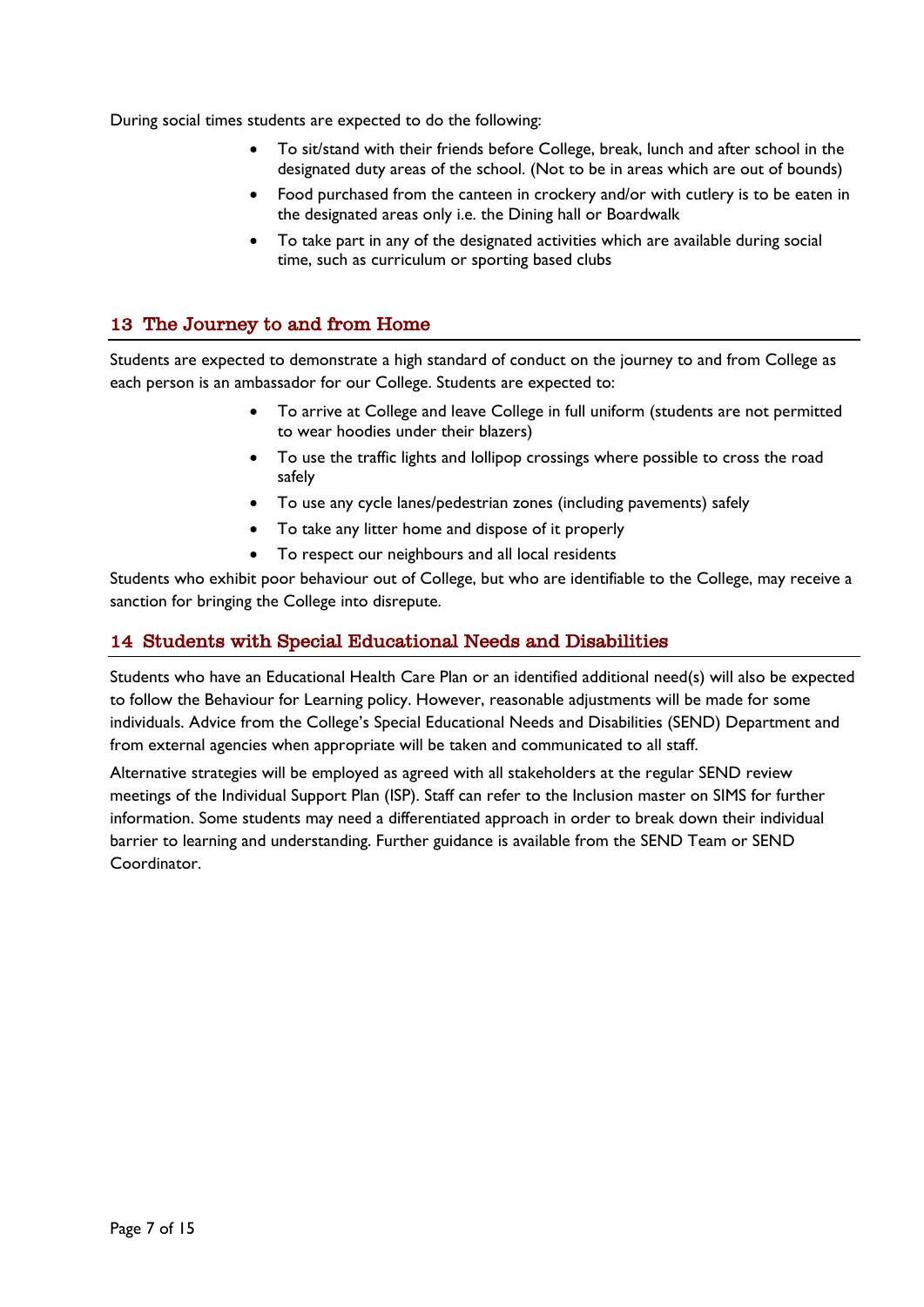## <span id="page-7-0"></span>15 Behaviour Management Binary Flowchart –Eggbuckland Community College



#### <span id="page-7-1"></span>16 What Happens Next?

There are a number of things that will happen once a student has been sent to The Compass. The following is a simplified version of our binary behaviour process:

The student arrives in The Compass:

- The student will be asked to hand in their mobile phone.
- The student completes a reflection sheet.
- The student is then given additional work to complete, which where possible is linked to the subject they are timetabled from.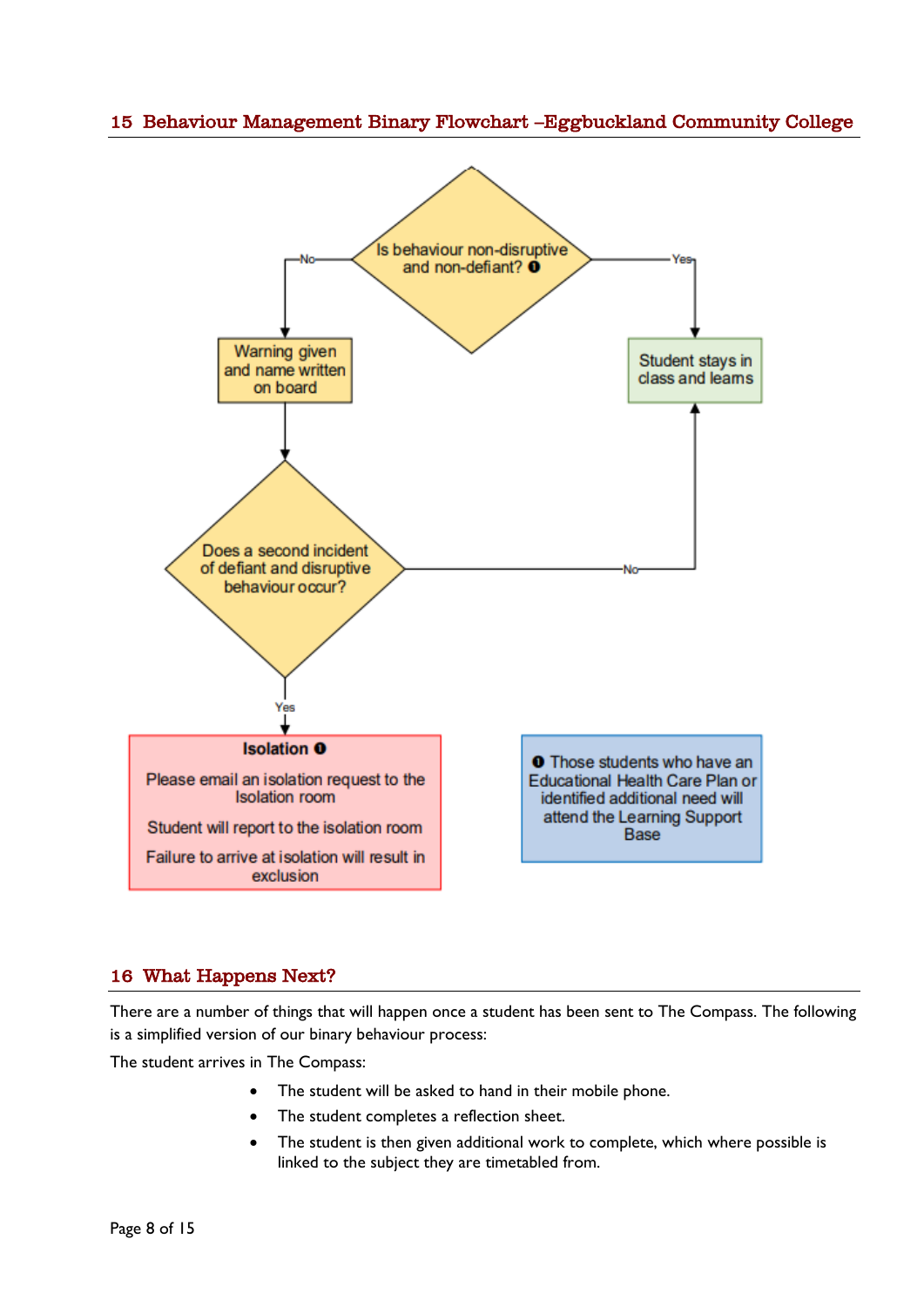- At the next break in the day (break/lunch or after College) the student is expected to engage in a restorative conversation with the teacher or member of The Compass staff.
- The student remains in The Compass until they have completed sufficient work, have demonstrated positive behaviour and have been in The Compass for a minimum of 2 hours.
- If the student does not engage with any of the above expectations it is likely that they will be given a Fixed Term Exclusion (FTE).
- The reflection sheet completed by the student and the teacher will be posted home.
- The Pastoral Support Manager will monitor restorative conversations, and arrange for paperwork to be sent home.
- The student's Pastoral Leader will contact the parent when the student reaches three removals from lessons over a half term period.

## <span id="page-8-0"></span>17 Behaviour Stages

In instances where a student consistently fails to achieve the expectations set out by Eggbuckland Community College, they are placed on a Disciplinary Stage. A Disciplinary Stage is designed to work flexibly for individual students and affords the College the opportunity to monitor a student's behaviour more closely over a short to medium—term timescale, as well as offering a range of supportive strategies personalised to the student's particular needs.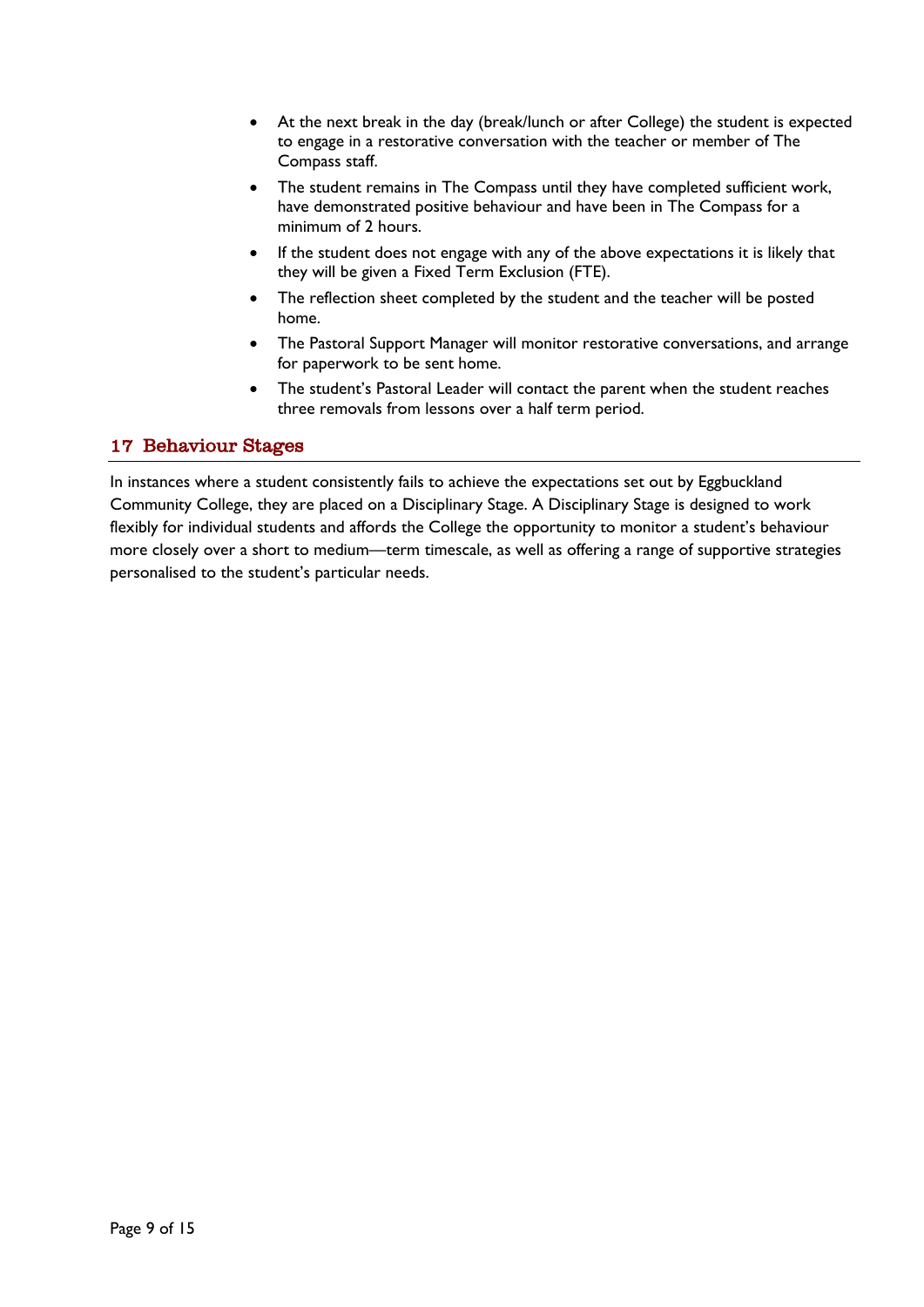## <span id="page-9-0"></span>18 Stages Procedure

Students who do not qualify for a behavioural stage as outlined below will be recorded as Stage+. Below outlines a list of possible interventions (not all of which may be appropriate) attached to each stage.



Stage E will mean that Trustees may consider a permanent exclusion from Eggbuckland Community College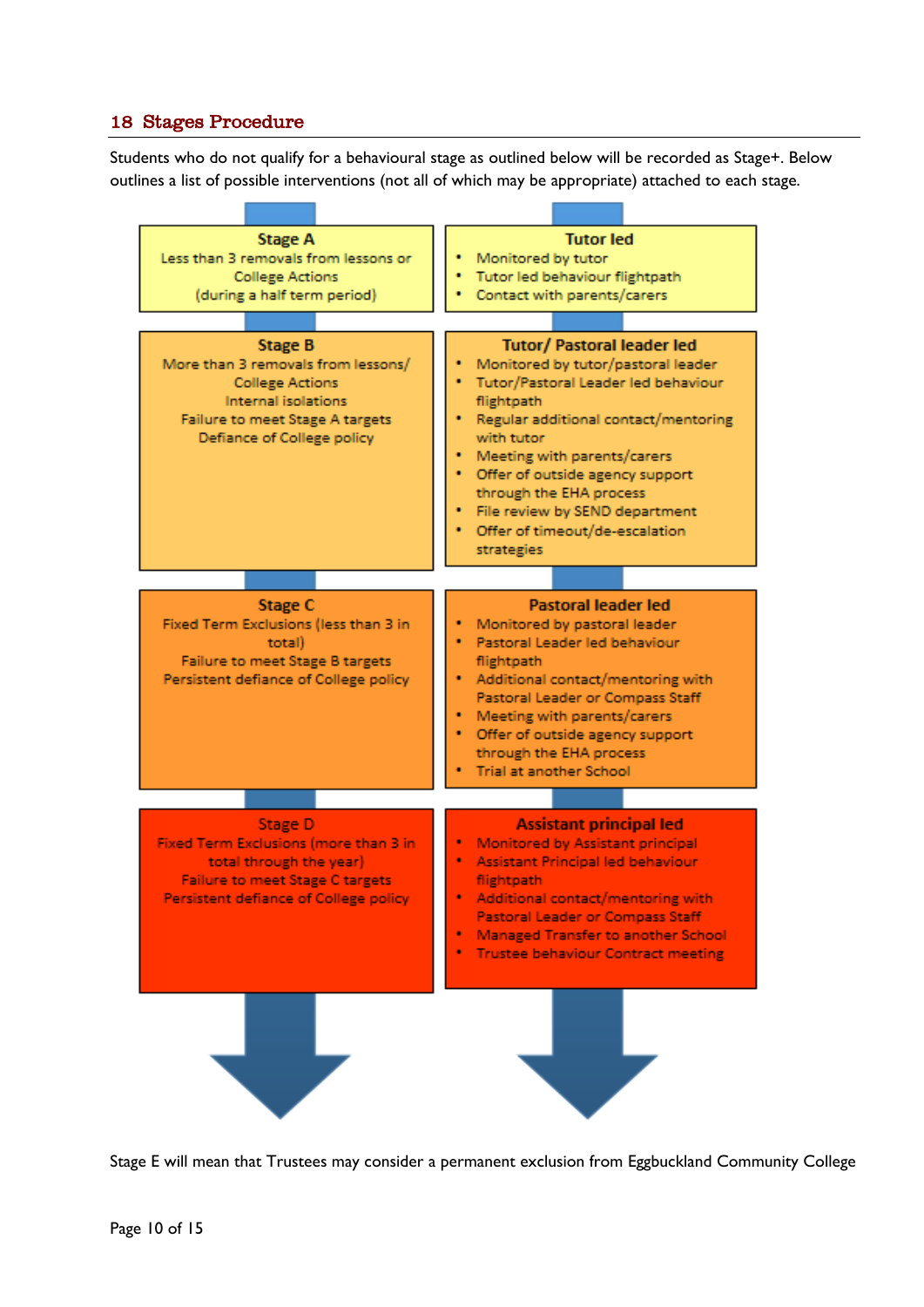## <span id="page-10-0"></span>19 Eggbuckland Community College Detention System

In addition to curriculum detentions set by classroom teachers the College also operates same day detentions from 1.40pm – 2pm. Students will be issued with a same day detention or a 'College Action' for not bringing in basic equipment or for being late into College in the mornings.

Students who fail to attend their detention will be placed in detention the following day from 1.40pm until 3.40pm (including their period 5 lesson that day). If this is not adhered to then they will be placed in The Compass for a full day from 9.00am - 3.40pm.

We also have after College detentions which are run for the breach of low stakes testing activities and which run each Tuesday between 3.10pm and 3.40pm. Parents will be notified of these detentions via letter and email where available.

Please note that detentions are NOT negotiable. Parents/carers will be notified if their child is issued a detention.

## <span id="page-10-1"></span>20 Tutor time Procedures

To start each College day well is essential. Students are expected to be in College by 8.40am each morning so that they are ready to begin the day. The warning bell will sound at 8.35am at which point all students should proceed to their tutor bases.

- Students arrive at their tutor base/or assembly location and are greeted by their tutor.
- The register is taken at 8.45am (students will be marked as late if they arrive after this time and will be issued with a College Action detention for 1.40pm that day in The Compass).
- Student equipment is checked regularly to make sure students have at least a pen/pencil and ruler. If they are without basic equipment students will be provided with a pen (if required) and will be issued with a College Action detention for 1.40pm that day in The Compass.
- Any key messages are read out to the group.
- The content of the tutor programme is delivered that day.

#### <span id="page-10-2"></span>21 Attendance

Eggbuckland Community College has a target for attendance that every student will have 96% attendance or above, as the College recognises the correlation between high attendance and academic progress. High levels of attendance at Eggbuckland Community College and improved attendance will be awarded termly through celebration assemblies, certificates, letters home for example.

Please see the College Attendance policy for more information regarding this.

#### <span id="page-10-3"></span>22 Exclusions

We believe that Learning is the most important reason for being in College and that opportunity to learn must be protected at all times. An exclusion from College may therefore be necessary in order to protect the learning opportunity of others. Any decision to exclude for either a fixed-term or in rare cases, permanently, is not taken lightly. The following offers a more detailed outline of how the process works: This Eggbuckland Community College policy is written in line with the DfE Guidance cited and linked below:

**Department for Education** (September 2017*) Exclusion from maintained schools, academies and pupil referral units in England – Statutory guidance for those with legal responsibilities in relation to exclusion.* Available at: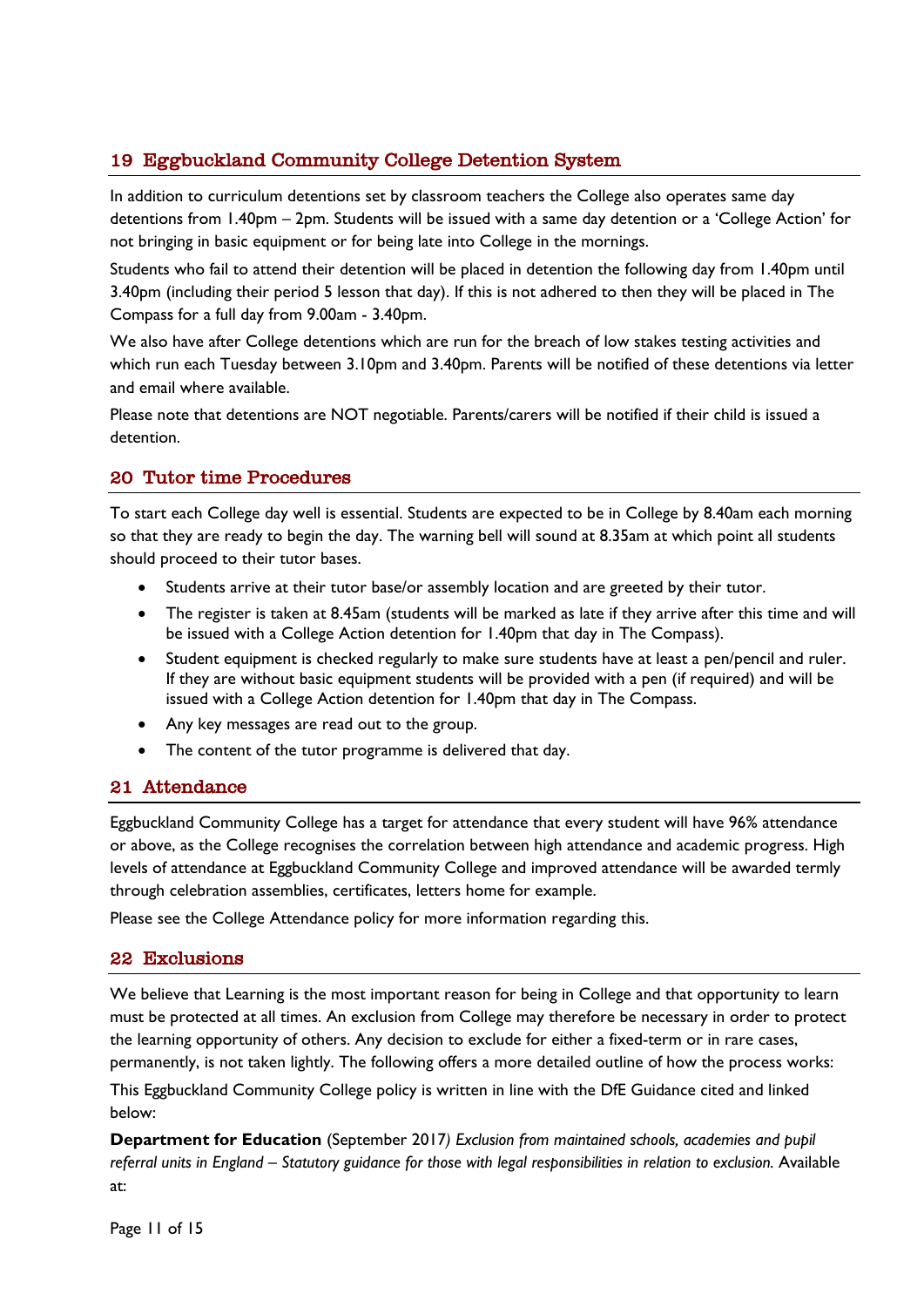https://assets.publishing.service.gov.uk/government/uploads/system/uploads/attachment\_data/file/641418/20 170831\_Exclusion\_Stat\_guidance\_Web\_version.pdf

#### **22.1Exclusion - Principles**

- The College is a learning institution which aims to provide life chances for all of its students. We view exclusion as a last resort when all other possible methods of managing student behaviour have been exhausted. The decision to exclude is never taken lightly and careful consideration is taken of the facts and the surrounding circumstances before reaching a decision to exclude.
- We recognise the detrimental impact of exclusion on both the education and wellbeing of students and their families. We also recognise the impact of social exclusion, which can result from the permanent exclusion of a student and will try hard to avoid it.
- Permanent exclusion is an extremely serious step to take and has a significant impact on the ability of a student to access education in the future. It is only used where it is unavoidable and where every possible appropriate alternative has been considered. We are committed to using alternatives to permanent exclusion such as managed moves and alternative provision where appropriate.
- We take account of the Equality Act and of our duty not to discriminate against students for any reason.
- We also take account of our statutory duties in relation to Special Educational Needs and Disabilities.
- We aim to involve parents as early as possible in any process.

#### **22.2The Decision to Exclude**

The decision to exclude is made solely by the Principal, or a nominated senior member of staff in their absence.

There are five circumstances where a student may be required to leave the College site with the authorisation of the Principal:

- Where a decision has been made to exclude.
- Where a student has committed a serious criminal offence outside the jurisdiction of the College and it is determined by the Principal that it is in the interests of the community for the student to be educated offsite. This is not an exclusion.
- Where, for medical reasons, the presence of a student represents a serious risk to the health or safety of other students or staff. This is not an exclusion.
- If a student is given permission by the Principal to leave the premises briefly to remedy a breach of the College rules on appearance or uniform. This should be for no longer than is necessary to remedy the breach and is not an exclusion but an authorised absence.
- Where there is good reason to believe that a student is carrying an item which is not allowed onto the site such as an illegal substance or an offensive weapon and they refuse to be searched. In this circumstance the student can be refused entry, and it is likely that the Police will be notified. This is not an exclusion but an unauthorised absence in the first instance but could lead to exclusion following a full investigation.

The decision to exclude a student is not taken lightly and the Principal will:

- Ensure that a thorough investigation has been carried out
- Consider all the evidence available to support the allegations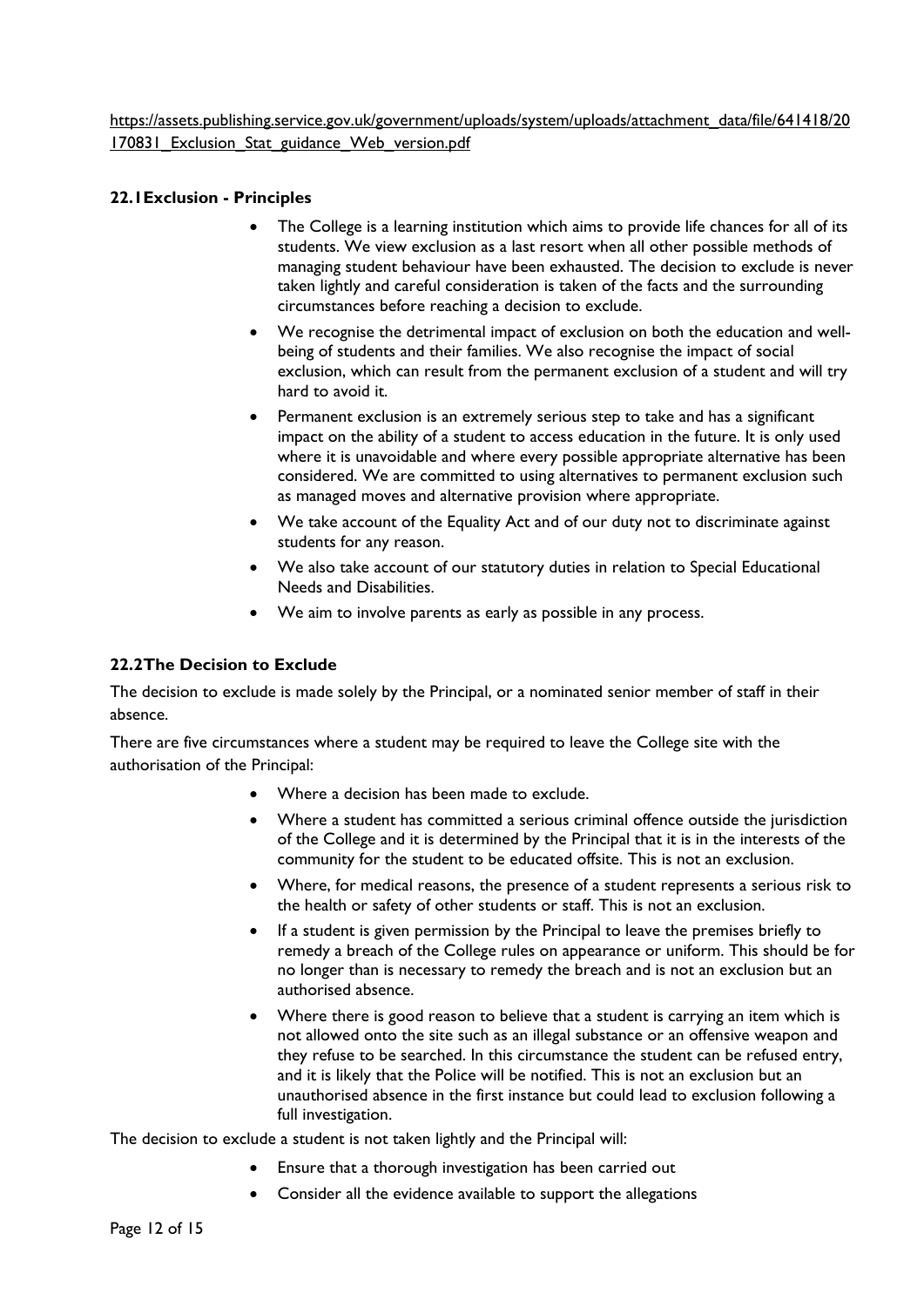- Allow and encourage the student to give their version of events
- Keep a written record of the actions taken including the signed statements of witnesses
- Ensure SEND advice has been taken into account where appropriate.
- Ensure that every effort has been taken to contact a parent and keep them informed throughout the process.

The standard of proof applied when deciding to exclude is 'balance of probabilities'. The more serious the allegation, the more convincing the evidence substantiating the allegation needs to be.

Exclusion will not be used as a consequence for the following:

- Minor incidents such as a failure to complete homework
- Poor academic performance
- Lateness or truancy
- Breaches of the College rules on uniform or appearance except where these are persistent or in open defiance of such rules
- **Pregnancy**
- As a punishment for the behaviour of their parent / carer

Once the decision has been made to exclude, a student will only be sent home once contact has been made with parents/carers and where it is clear that the student will be returning to a place of safety. Work will be provided.

#### **22.3Fixed-term Exclusions**

The decision to exclude a student for a fixed-term may be taken in response to breaches of the College's Behaviour for Learning policy.

Examples of behaviour that may lead to a fixed-term exclusion include the following:

- Verbal abuse of staff or students
- Persistent disrespectful behaviour to staff
- Physical abuse of students
- Indecent behaviour
- Minor or slight damage to property
- Misuse of illegal drugs or other substances
- Theft
- Actual or threatened violence against another student or a member of staff
- Sexual abuse or assault
- Carrying and / or supplying an illegal substance
- Carrying an offensive weapon\* or a banned item
- Arson
- Persistent poor behaviour contrary to acceptable behaviour outlined in the College's expectations in section 2 of this policy
- Bullying including cyber-bullying

(\* a weapon is defined as any item made or adapted for causing injury)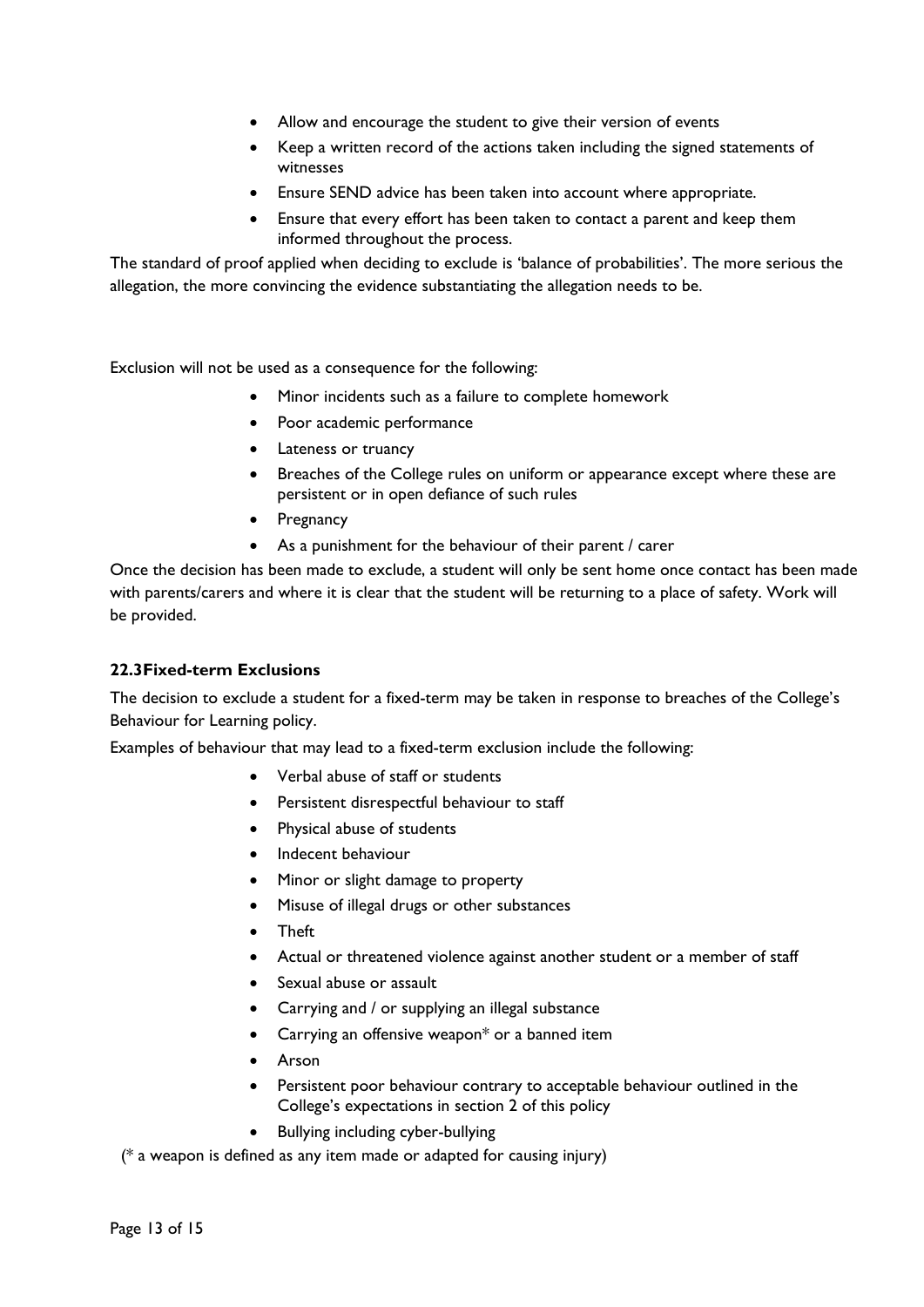This is not an exhaustive list and there may be other examples of behaviour where the Principal judges that exclusion is an appropriate sanction.

The Principal may exclude a student for one or more fixed periods which do not exceed a total of 45 College days in any one College year.

During a fixed term exclusion of 5 or fewer days, work will be set by the College for the student to complete at home. This work should be returned completed at the end of the exclusion for marking.

For an exclusion of longer than 5 days, the Local Authority will arrange fulltime educational provision from the sixth day of that exclusion.

Before the end of any fixed-term exclusion, parents / carers will be invited to attend a reintegration/readmittance meeting at the College with their child. The purpose of the meeting is to ensure that the student understands the reason for the exclusion and is committed to preventing the behaviour that led to the exclusion from being repeated. The College will consider all further support needed to help the student, including referral to external agencies if appropriate. The student will also spend a period of time in isolation following the exclusion to support their reintegration.

During the first five days of any exclusion, the parents of an excluded student must ensure that they are not present in a public place during normal College hours without reasonable justification, whether with or without a parent / carer. Failure to comply with this is an offence for which a fixed penalty notice can be issued.

Whilst each exclusion is treated on its own merit we do operate an increasing tariff for exclusions in most cases. For example, if a student has already received a 1 day Fixed Term Exclusion for disruption to learning in lessons it is likely that a repeat of this breach of the Behaviour for Learning policy would see a 2 day fixed term exclusion. A fifth exclusion would normally be for a period of 5 days and would bring with it a final warning from the Principal who will lead the reintegration meeting. This means that a further exclusion could be permanent. There are of course exceptions to this process depending on the nature and seriousness of the incident for which the student is being excluded.

#### **22.4Permanent Exclusion**

Permanent exclusion is an extremely rare sanction at the College and always avoided wherever possible. The decision to permanently exclude is taken only:

- In response to serious breaches of the College's Behaviour for Learning policy and
- If allowing the student to remain would seriously harm the education or welfare of that student or others at the College

A student may be permanently excluded where there have been repeated breaches of this Behaviour for Learning policy for which a range of consequences and strategies have been applied without success. It is an acknowledgement that Eggbuckland Community College has exhausted all available strategies for dealing with the student and is a last resort.

There may be exceptional circumstances where, in the judgement of the Principal it is appropriate to permanently exclude a student for a first or 'one off' offence.

These might include:

- Serious actual or threatened violence against another student or member of staff
- Sexual abuse or assault
- Serious bullying including cyber-bullying
- Being in possession of an illegal substance and / or supplying an illegal substance including drugs, alcohol or other chemical substances which produce similar effects to illegal drugs and alcohol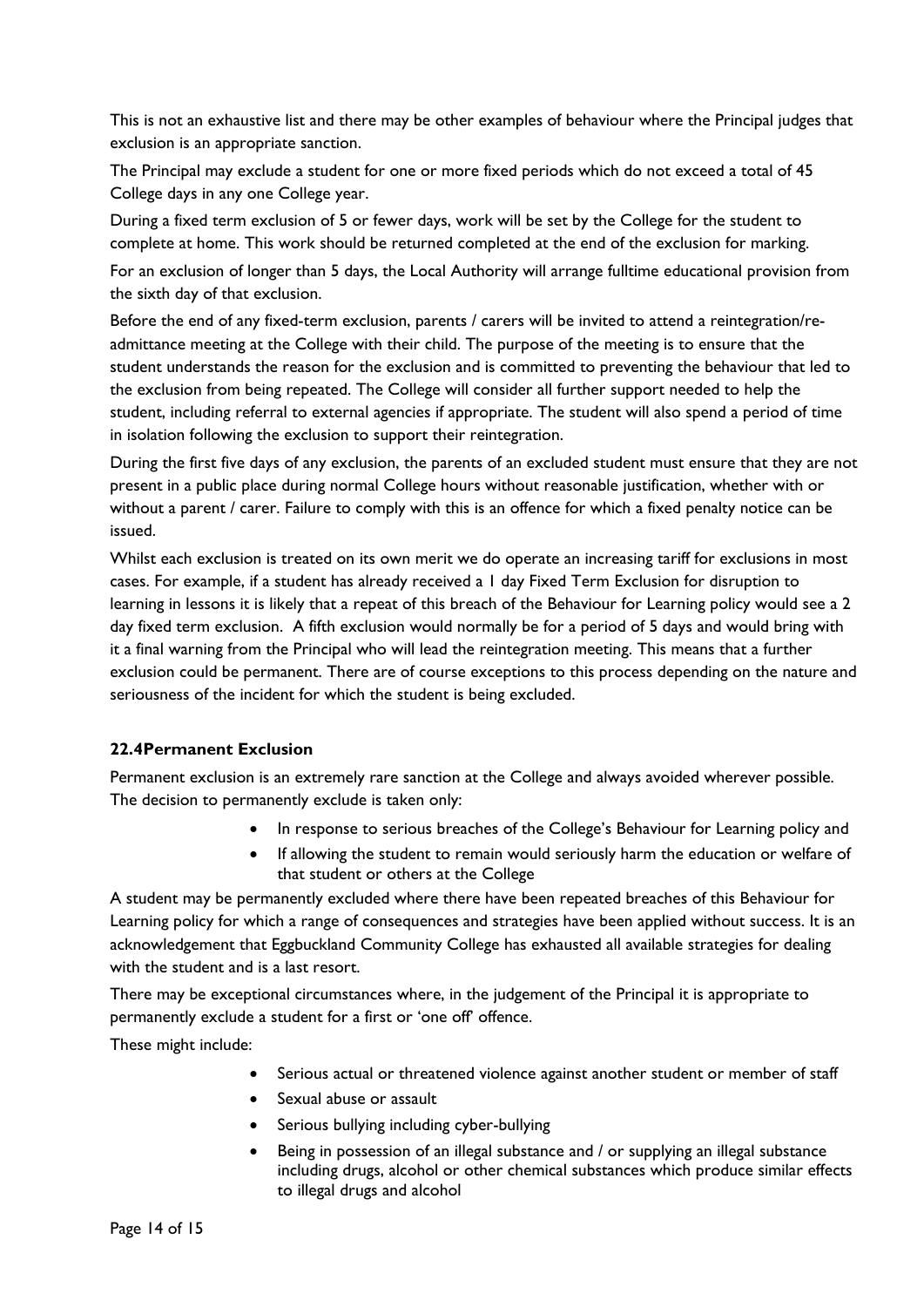- Carrying an offensive weapon (schools have the power to search pupils for weapons and other banned items or substances.)
- Terrorism, extremist behaviour, radicalization or the brain-washing of others
- Wilful or serious damage to College property

Again this is not an exhaustive list and there may be other examples of behaviour where the Principal judges that a permanent exclusion is an appropriate sanction for a first or 'one off' offence.

The College operates a 'zero tolerance' approach to the carrying of offensive weapons and the carrying and supplying of illegal substances. This is communicated clearly to students in assemblies.

Any student who brings an offensive weapon or a banned item onto site, or who brings and/or supplies an illegal substance on site will be permanently excluded. A student who is found in possession of these items on site also runs the risk of permanent exclusion. The Principal will meet with the parents and student before reaching a decision to permanently exclude a student. Under normal circumstances, a student will be excluded for a fixed-term before the decision is made to permanently exclude.

#### **22.5Trustee responsibilities**

The Trustees have the responsibility for reviewing decisions made in relation to exclusions.

Parents / carers have the right to appeal the decision to exclude their son / daughter. Full details of how these meetings operate can be found within the DfE Guidance cited below:

**Department for Education** (September 2017) *Exclusion from maintained schools, academies and pupil referral units in England – Statutory guidance for those with legal responsibilities in relation to exclusion.* Available at:

https://assets.publishing.service.gov.uk/government/uploads/system/uploads/attachment\_data/file/641418/20 170831 Exclusion Stat guidance Web version.pdf

## **22.6Informing Parents / Carers**

Following any decision to exclude, the Principal must inform a parent / carer by putting the decision to exclude in writing and stating the date the exclusion takes effect.

The letter must explain:

- Why the Principal decided to exclude the student
- The arrangements for enabling the student to continue their education, including setting and marking the student's work
- The parents' right to see and have a copy of their child's record (there may be a small administration fee for this)
- The parents' responsibilities to ensure their child is not in a public place in school hours during the first five days of an exclusion
- If the exclusion is for a fixed period, the letter will also state the length of the exclusion and the date and time the student should return to the College and the arrangements for the re-admission interview at the end of the process so as to reintegrate the student
- For permanent exclusions the letter will also state the parents' right to appeal to the Independent Appeals Panel and the appropriate mechanism for that to happen as well as the fact that trustees will meet to review the decision

## <span id="page-14-0"></span>23 Behaviour Outside the College Gates

Our exclusion and Behaviour for Learning policy covers behaviour not only within College but outside of College. We will sanction students, up to and including Permanent Exclusion, for any behaviour which contravenes our policies when a student is: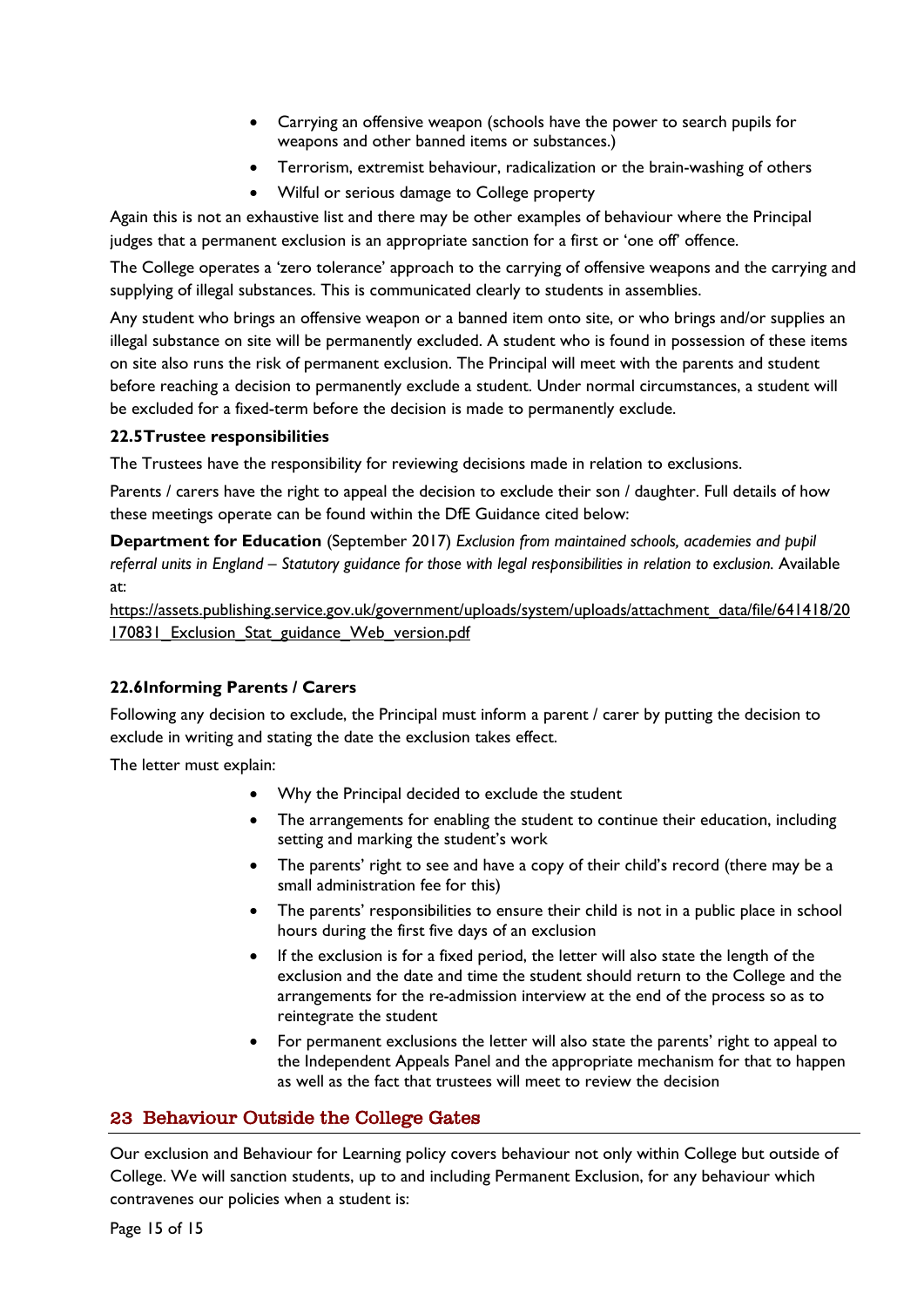• Taking part in any College-organised or College-related activity, or travelling to or from College and wearing our College uniform, or in some other way identifiable as an Eggbuckland Community College student

Or for behaviour which at any time;

- Could have repercussions for the orderly running of the College, or
- Poses a threat to another student or member of the public, or could adversely affect the reputation of the College

#### **24 Operating under Unprecedented situations**

The College at times may find themselves in a situation where they need to operate differently due to an unprecedented situation (such as COVID 19). In these situations, an Appendix will be added to outline any specific changes to this policy, in line with any National guidance which is published at that time. This appendix will need to be read in conjunction with the main policy.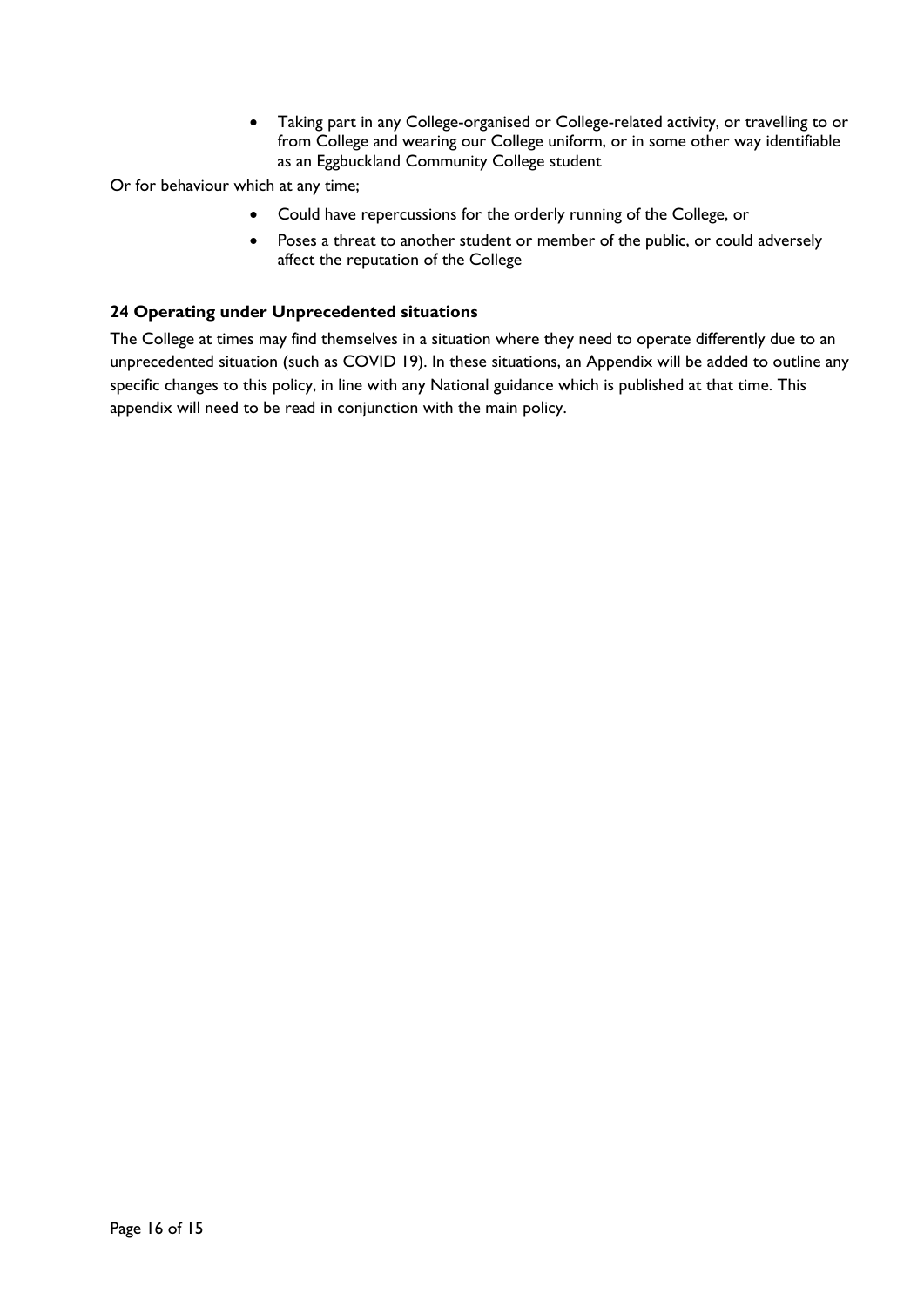## **Appendix 1**

(Educational Provision during partial closure of the College – applicable for the COVID 19 outbreak). This appendix must be read in conjunction with the normal 'Behaviour in school policy'.

- 1. Purpose
	- 1.1 The purpose of this addendum is to make sure that all staff and students at the College remain and feel safe if attending the College during the COVID 19 outbreak.
	- 1.2 It is also to make sure that all stakeholders are aware of the changes that are in place during this time, to make sure that the College is operating in compliance of the PHE and the DFE.
- 2. Behaviour Principles
	- 2.1 The College will continue to adhere to the behaviour Principles which are in place during 'normal' working conditions.
- 3. Aims and Objectives
	- 3.1 The College will continue to adhere to the aims and objectives which are in place during 'normal' working conditions.
- 4. Rights
	- 4.1 The College will continue to adhere to the rights which are set out during 'normal' working conditions.
	- 4.2 All students and staff have the right to attend the College feeling safe in the knowledge that all social distancing rules and guidance are going to be adhered to by all the students and staff.
- 5. Conduct in lessons
	- 5.1 The College still expects that students will:
		- enter the classroom or learning space in a quiet and orderly manner, and prepare for the lesson by taking out any equipment required
		- partake fully in the Low Stakes test activity as directed by the classroom teacher
		- listen in silence whilst the member of staff leading the lesson speaks or explains a task
		- raise their hand to ask a question without calling out unless directed otherwise
		- work exceptionally hard without disrupting any other student learning
	- 5.2 In addition to this:
		- Students will be expected to wait on their assigned outdoor marker prior to entry into the classroom or learning space.
		- the classrooms will be re-structured so that seating is socailly distance compliant, and learning spaces can be efficiently cleaned.
		- students will be allocated a seat in the classroom by staff, which they must remain in at all times during the course of the lesson or session.
		- students will not be permitted to move around the classroom.
	- 5.3 If a student does not adhere to this: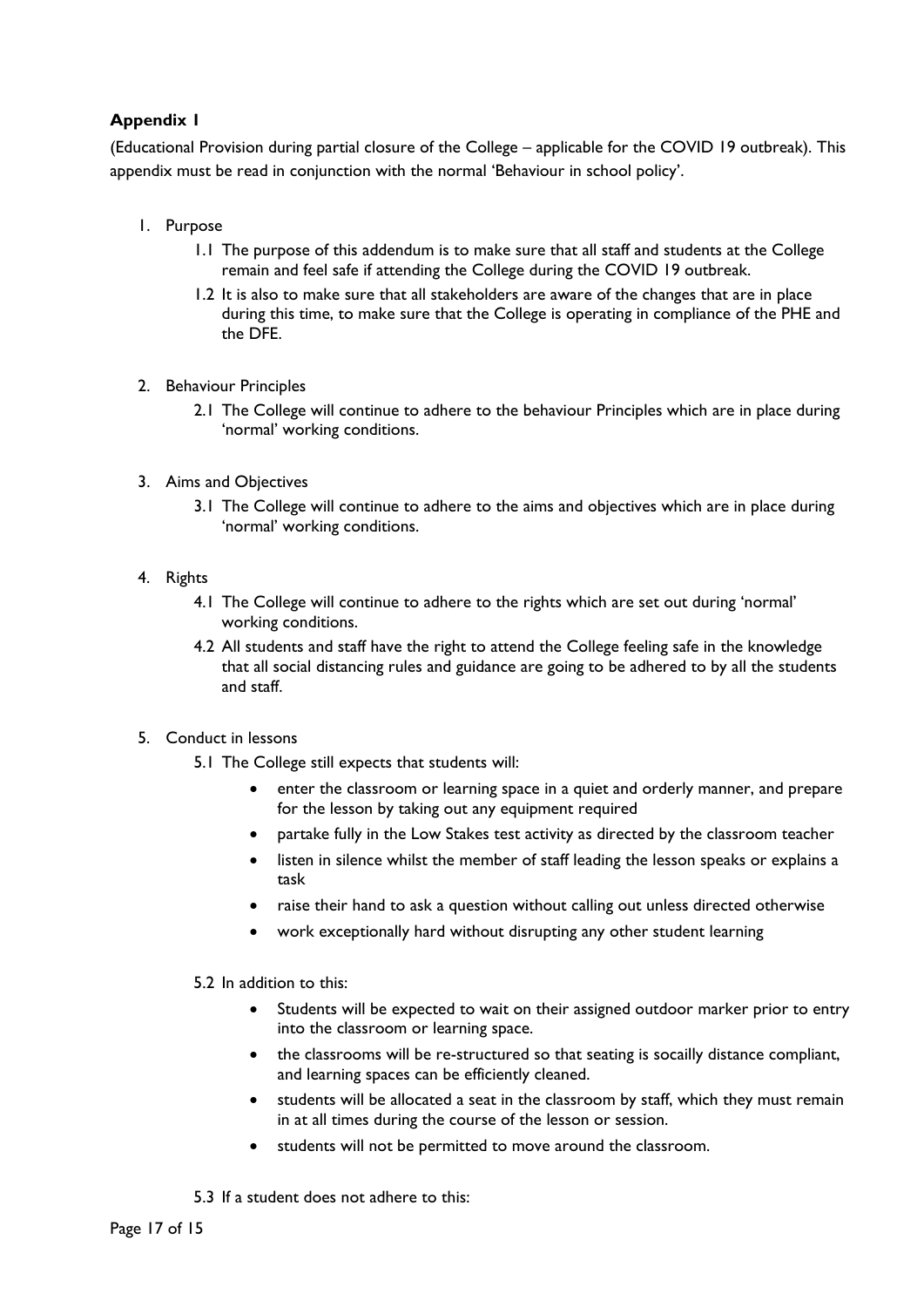- Staff will give one reminder, which must be adhered to immediately
- If the warning is not adhered to or if a behaviour is repeated then staff will call 'removals' either by email to [soc@eggbuckland.com,](mailto:soc@eggbuckland.com) or by calling 203
- A member of the inclusion team will collect the student, and take them to the Compass, and contact home – students will not return to circulation in College that day.
- **If these behaviours are repeated or it is thought to have had malicious intent then** the College may refuse to allow the student in circulation. If this is the case it will be discussed with the parents, and other agencies may be involved.
- 6. Conduct in College generally
	- 6.1 The College will continue to adhere to the conduct in College generally which are set out during 'normal' working conditions.
	- 6.2 In addition to this
		- The students will be expected to take responsibility for socially distancing around the College.
		- Students should expect serious consequences such as fixed term exclusions, or removal for circulation for an extended period of time, if they are found to be consistently breaching social distancing or breaking it with malicious intent.
- 7. Mobile Communication Devices (Phones/Tablets)
	- 7.1 The College will continue to adhere to all aspects published in the main policy regarding Mobile Communication Devices (Phones/Tablets).
- 8. Smoking
	- 8.1 The College will continue to adhere to all aspects published in the main policy regarding Smoking.
- 9. Search and Confiscation
	- 9.1 The College will continue to adhere to all aspects published in the main policy regarding search and confiscation if we feel that students are at immediate risk.
	- 9.2 In addition to this:
		- •
- Staff will have access to suitable PPE available for if these searches need to be carried out and staff feel it is safe to do so.
- If staff do not feel it is safe to carry out a search but believe that students may be carrying items that are either illegal or could be a danger to someone else, parents will be contacted to collect their child with immediate effect, and other agencies may become involved.

#### 10. Confiscation

10.1 The College will continue to adhere to all aspects published in the main policy regarding confiscation.

11. Lines in the sand

11.1 The College will continue to adhere to all aspects published in the main policy regarding lines in the sand.

11.1In addition to this: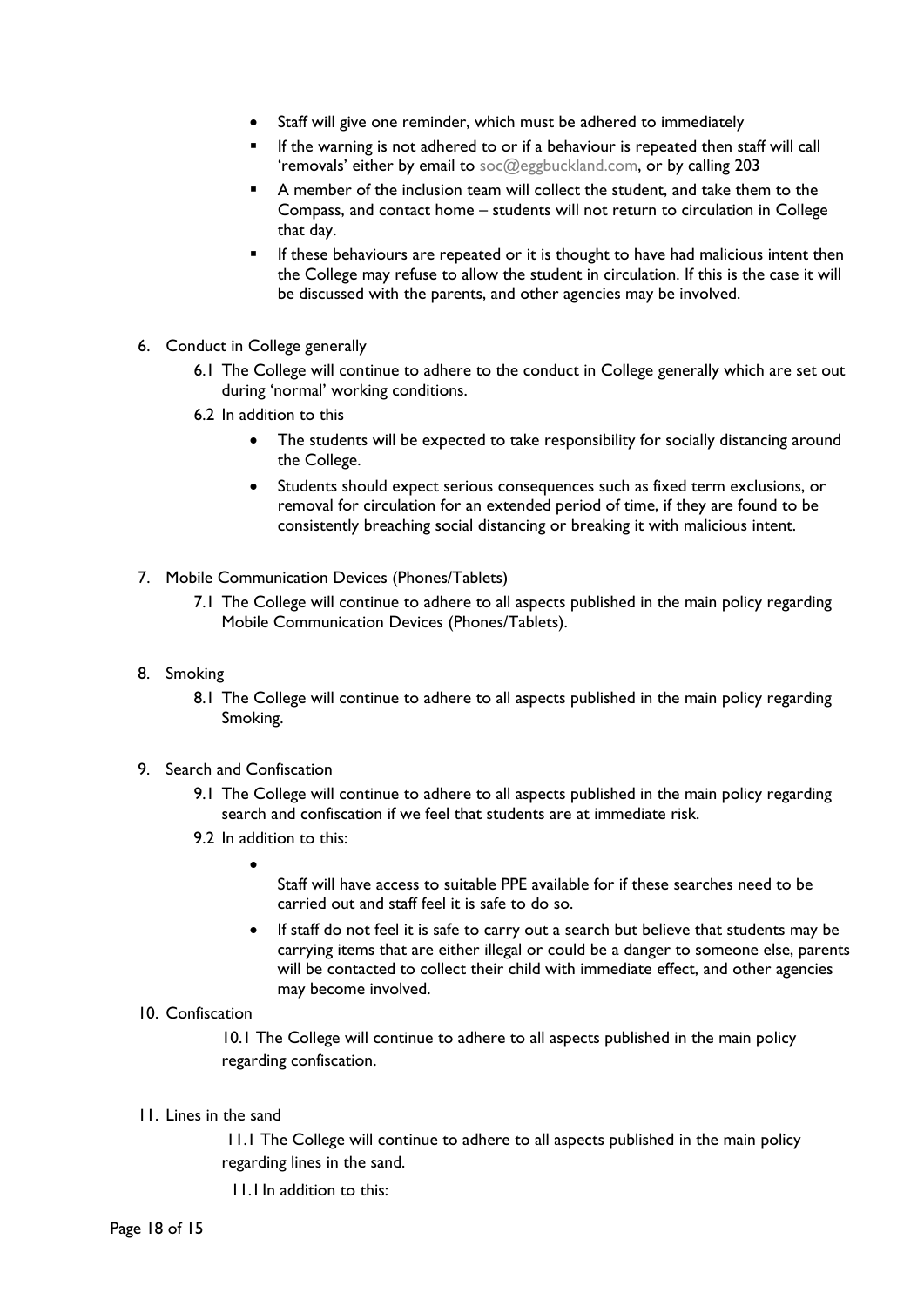- If a student is found to have broken social distancing with the malicious intent of causing emotional or physical distress to others they may face a permanent exclusion.
- •
- 12 Behaviour in Corridors and around the College site.
	- 12.1The College will continue to adhere to all aspects published in the main policy regarding behaviour in Corridors and around the College site.
	- 12.2In addition to this:
		- The College expects that all one-way systems and social distancing guidance which is put into place is adhered to at all times, and signage around the college is adhered to.
		- Students may only operate in the designated open areas (even though these will be different from normal operating areas of the College).
		- •
- 13 The Journey to and from home.
	- 13.1The College will continue to adhere to all aspects published in the main policy regarding the journey to and from home, with the exception of the uniform (which is not required during this period).
	- 13.2In addition to this:
		- We expect all students to respect and adhere to the current government guidance for being in public (this is likely to include social distancing guidance and limits on group sizes)
		- •
- 14 Students with Special Educational Needs and Disabilities
	- 14.1The College will continue to adhere to all aspects published in the main policy regarding Special Educational Needs and Disabilities.
- 15 Behaviour Management Binary Flowchart -Eggbuckland Community College
	- 15.1The College will continue to adhere to all aspects published in the main policy regarding behaviour management binary flowchart.
	- 15.2In addition to this:
		- We will apply the same rules and flowchart scenarios if a student's behaviour could potentially put another person's medical heath at risk, due to them not following the current safety guidance.

#### 16 What Happens next?

- 16.1during the current situation this process has been amended to minimise risk to all involved:
	- The Compass will remain closed
	- Any student who has breached the behaviour policy will be collected from their place of learning by a member of the inclusion staff.
	- A call will be made to the student's home and the incident discussed.
	- If a student cannot safely remain on the College site they will be given a Fixed Term Exclusion (FTE) for the remainder of the College day.
	- Depending on the severity of the situation an FTE may be extended to the following day(s) that they would be expected to attend College.
- 17 Behaviour Stages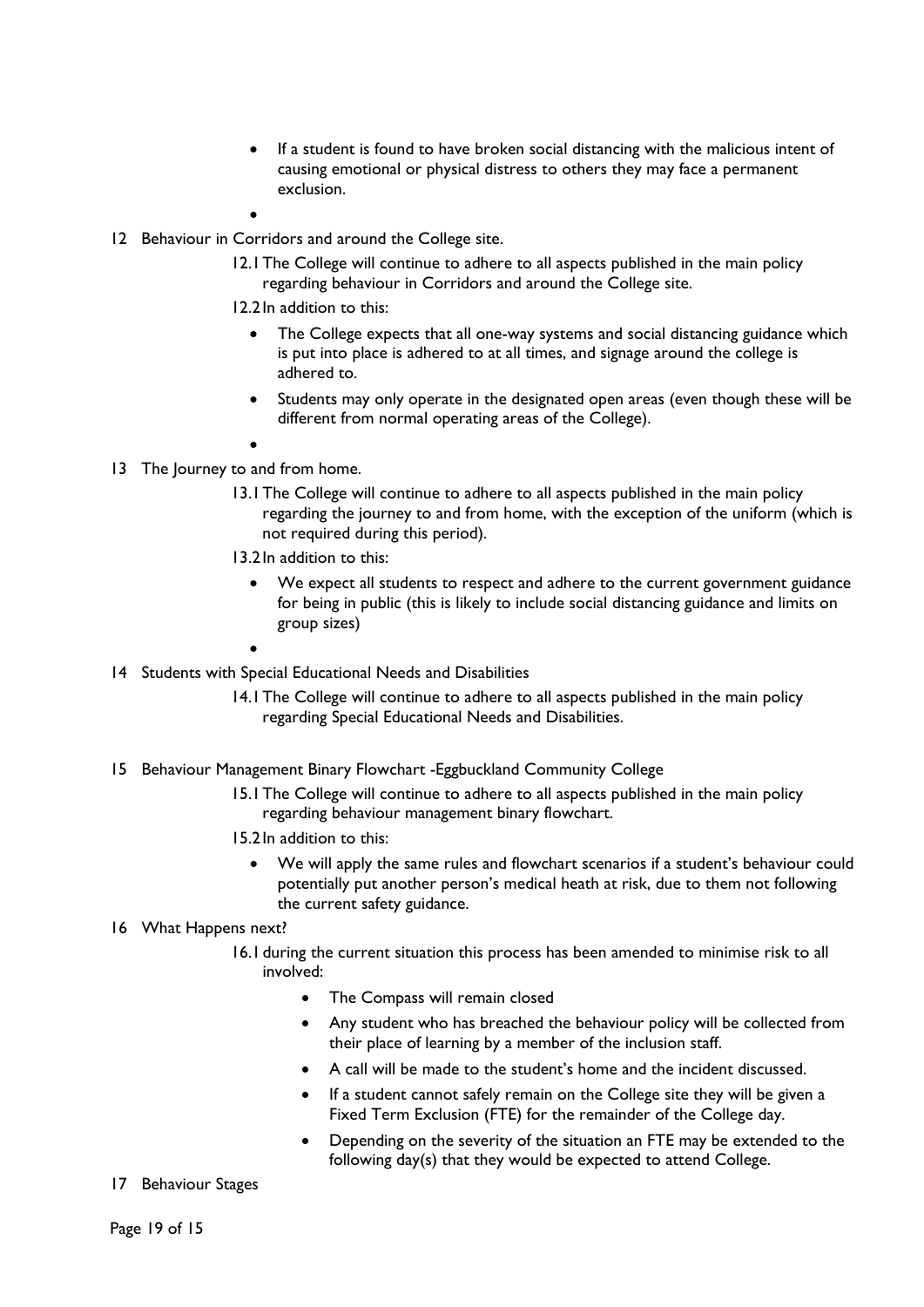17.1During the current situation all behaviour stages have been removed, and will not be applied, although behaviour during this period will be taken into consideration when applying and reinstating them at a later date.

#### 18 Stages

- 18.1During the current situation all behaviour stages have been removed, and will not be applied, although behaviour during this period will be taken into consideration when applying and reinstating them at a later date.
- 19 Eggbuckland Community College Detention System
	- 19.1During the current situation the College will not be setting, or asking students to attend any detentions.

#### 20 Tutor Time procedures

20.1During the current situation the College will not have tutor times.

#### 21 Attendance

- 21.1The College will continue to adhere to all aspects published in the main policy regarding Attendance.
- 21.2In addition to this:

The College acknowledges that there will be some students who are unable to attend the College due the current situation. We will liaise with these families and will take advice from the Educational Welfare Service where appropriate.

#### 22 Exclusions

- 22.1The College will continue to adhere to all aspects published in the main policy regarding Exclusions.
- 22.2 In addition to this:
	- We will also consider an FTE if a student is wilfully or consistently putting the medical safety of another person at risk.
- 23 Behaviour Outside the College Gates
	- 23.1The College will continue to adhere to all aspects published in the main policy regarding behaviour outside the College gates.

#### <u>I</u> [Purpose](#page-2-1) [3](#page-2-1)